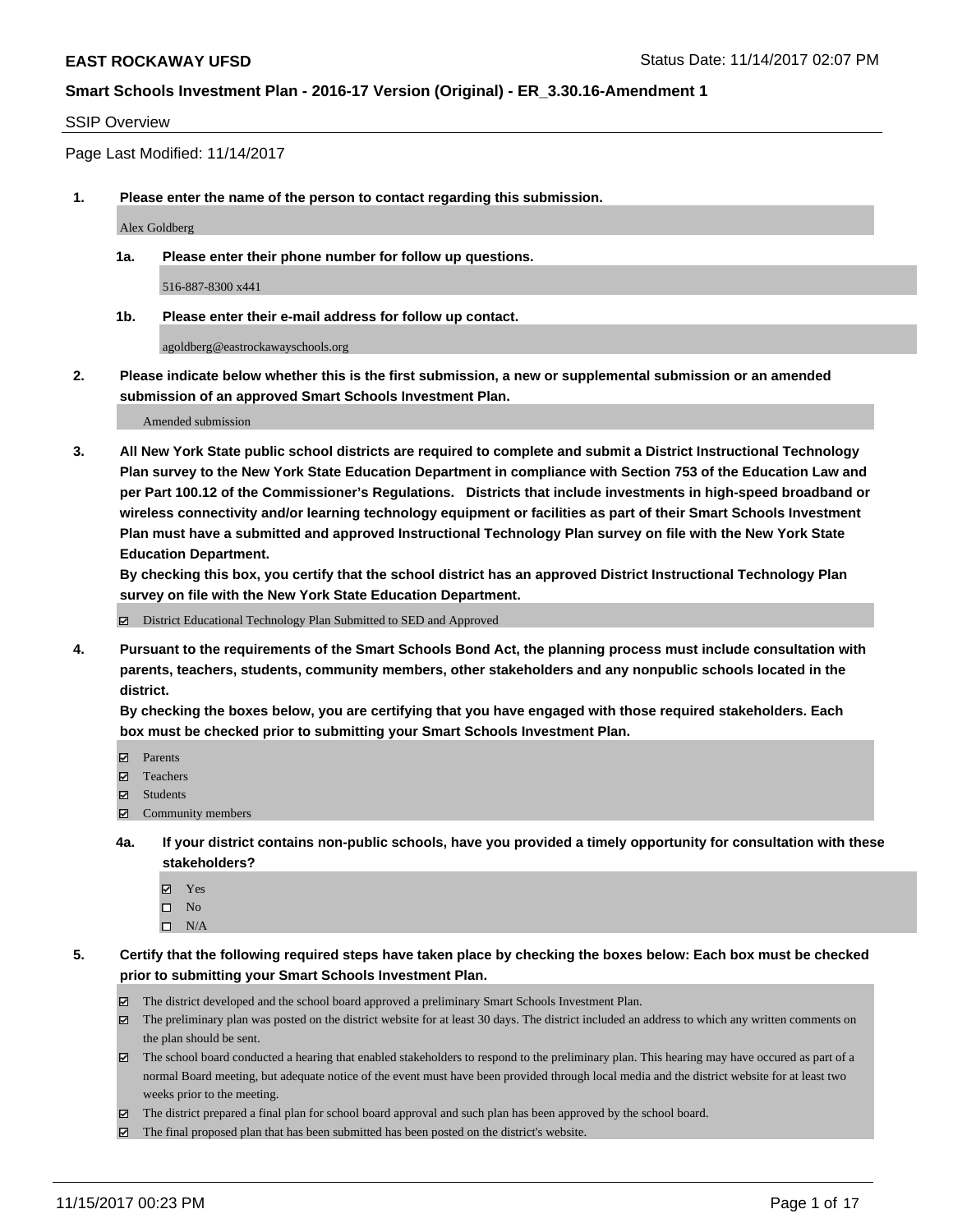### SSIP Overview

Page Last Modified: 11/14/2017

**5a. Please upload the proposed Smart Schools Investment Plan (SSIP) that was posted on the district's website, along with any supporting materials. Note that this should be different than your recently submitted Educational Technology Survey. The Final SSIP, as approved by the School Board, should also be posted on the website and remain there during the course of the projects contained therein.**

BOE\_Smart\_Schools\_Bond\_Act\_Deck\_Draft\_v\_03\_12\_15\_15.pdf SSIP\_app\_posting.pdf

**5b. Enter the webpage address where the final Smart Schools Investment Plan is posted. The Plan should remain posted for the life of the included projects.**

http://eastrockaway.syntaxny.com/Assets/District\_Links/050516\_SSIP\_overview\_posting.pdf?t=635980476554600000

**6. Please enter an estimate of the total number of students and staff that will benefit from this Smart Schools Investment Plan based on the cumulative projects submitted to date.**

2,000

**7. An LEA/School District may partner with one or more other LEA/School Districts to form a consortium to pool Smart Schools Bond Act funds for a project that meets all other Smart School Bond Act requirements. Each school district participating in the consortium will need to file an approved Smart Schools Investment Plan for the project and submit a signed Memorandum of Understanding that sets forth the details of the consortium including the roles of each respective district.**

 $\Box$  The district plans to participate in a consortium to partner with other school district(s) to implement a Smart Schools project.

**8. Please enter the name and 6-digit SED Code for each LEA/School District participating in the Consortium.**

| <b>Partner LEA/District</b> | <b>ISED BEDS Code</b> |
|-----------------------------|-----------------------|
| (No Response)               | (No Response)         |

**9. Please upload a signed Memorandum of Understanding with all of the participating Consortium partners.**

(No Response)

**10. Your district's Smart Schools Bond Act Allocation is:**

\$587,387

**11. Enter the budget sub-allocations by category that you are submitting for approval at this time. If you are not budgeting SSBA funds for a category, please enter 0 (zero.) If the value entered is \$0, you will not be required to complete that survey question.**

|                                       | Sub-               |
|---------------------------------------|--------------------|
|                                       | <b>Allocations</b> |
| <b>School Connectivity</b>            | $-64,336$          |
| Connectivity Projects for Communities | l 0                |
| <b>Classroom Technology</b>           | 81,150             |
| Pre-Kindergarten Classrooms           | l 0                |
| Replace Transportable Classrooms      | $\Omega$           |
| High-Tech Security Features           | $-11,850$          |
| Totals:                               | 4,964              |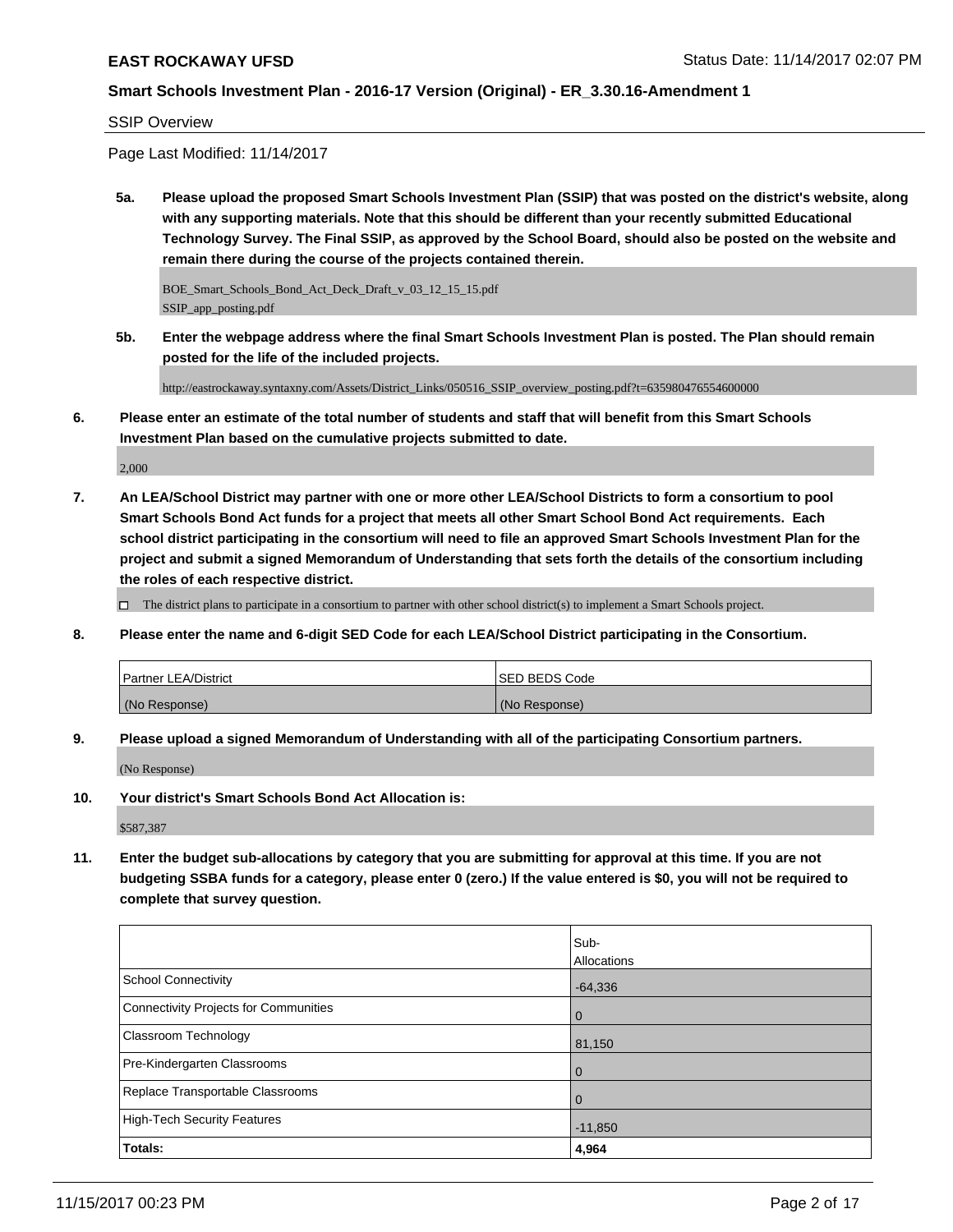### School Connectivity

Page Last Modified: 10/27/2017

- **1. In order for students and faculty to receive the maximum benefit from the technology made available under the Smart Schools Bond Act, their school buildings must possess sufficient connectivity infrastructure to ensure that devices can be used during the school day. Smart Schools Investment Plans must demonstrate that:**
	- **sufficient infrastructure that meets the Federal Communications Commission's 100 Mbps per 1,000 students standard currently exists in the buildings where new devices will be deployed, or**
	- **is a planned use of a portion of Smart Schools Bond Act funds, or**
	- **is under development through another funding source.**

**Smart Schools Bond Act funds used for technology infrastructure or classroom technology investments must increase the number of school buildings that meet or exceed the minimum speed standard of 100 Mbps per 1,000 students and staff within 12 months. This standard may be met on either a contracted 24/7 firm service or a "burstable" capability. If the standard is met under the burstable criteria, it must be:**

**1. Specifically codified in a service contract with a provider, and**

**2. Guaranteed to be available to all students and devices as needed, particularly during periods of high demand, such as computer-based testing (CBT) periods.**

**Please describe how your district already meets or is planning to meet this standard within 12 months of plan submission.**

(No Response)

**1a. If a district believes that it will be impossible to meet this standard within 12 months, it may apply for a waiver of this requirement, as described on the Smart Schools website. The waiver must be filed and approved by SED prior to submitting this survey.**

**2. Connectivity Speed Calculator (Required)**

|                         | Number of<br>Students | Multiply by<br>100 Kbps | Divide by 1000 Current Speed<br>to Convert to<br>Required<br>Speed in Mb | in Mb            | Expected<br>Speed to be<br>Attained Within   Required<br>12 Months | <b>Expected Date</b><br>When<br>Speed Will be<br>Met |
|-------------------------|-----------------------|-------------------------|--------------------------------------------------------------------------|------------------|--------------------------------------------------------------------|------------------------------------------------------|
| <b>Calculated Speed</b> | (No<br>Response)      | (No Response)           | (No<br>Response)                                                         | (No<br>Response) | (No<br>Response)                                                   | (No<br>Response)                                     |

# **3. Describe how you intend to use Smart Schools Bond Act funds for high-speed broadband and/or wireless connectivity projects in school buildings.**

We are amending our SmartSchools plan in this Category to remove the Firewall which has already been replaced via other funding channels. This project was completed prior to the approval of our SmartSchools plan and is therefore not eligible. We are re-allocating alloted funds in this category to Classroom Learning Technology.

**4. Describe the linkage between the district's District Instructional Technology Plan and the proposed projects. (There should be a link between your response to this question and your response to Question 1 in Part E. Curriculum and Instruction "What are the district's plans to use digital connectivity and technology to improve teaching and learning?)**

(No Response)

 $\Box$  By checking this box, you are certifying that the school district has an approved waiver of this requirement on file with the New York State Education Department.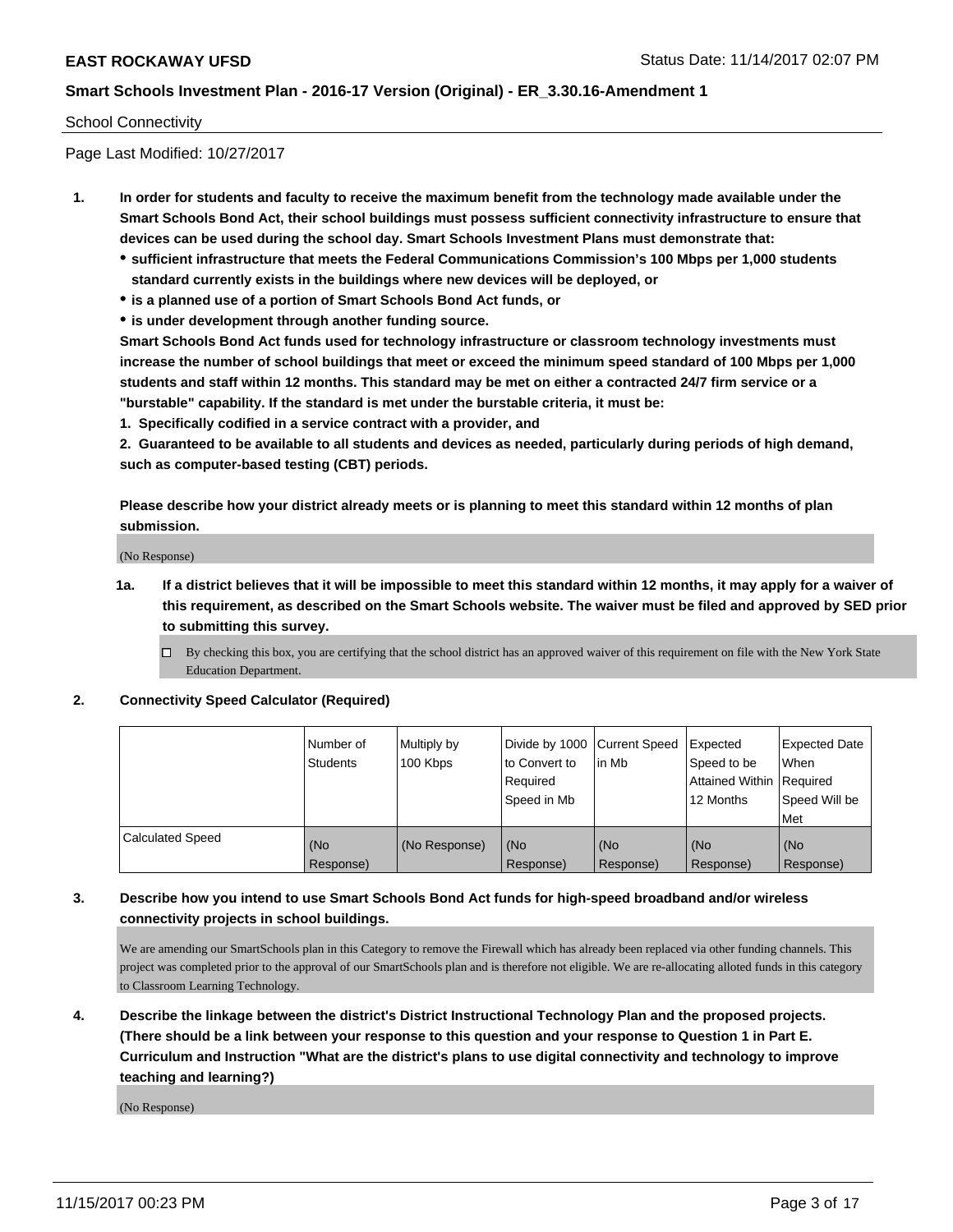#### School Connectivity

Page Last Modified: 10/27/2017

**5. If the district wishes to have students and staff access the Internet from wireless devices within the school building, or in close proximity to it, it must first ensure that it has a robust Wi-Fi network in place that has sufficient bandwidth to meet user demand.**

**Please describe how you have quantified this demand and how you plan to meet this demand.**

(No Response)

**6. As indicated on Page 5 of the guidance, the Office of Facilities Planning will have to conduct a preliminary review of all capital projects, including connectivity projects.**

**Please indicate on a separate row each project number given to you by the Office of Facilities Planning.**

| <b>Project Number</b> |  |
|-----------------------|--|
| 28-02-19-03-7-999-BA1 |  |

**7. Certain high-tech security and connectivity infrastructure projects may be eligible for an expedited review process as determined by the Office of Facilities Planning.**

**Was your project deemed eligible for streamlined review?**

Yes

- **7a. Districts that choose the Streamlined Review Process will be required to certify that they have reviewed all installations with their licensed architect or engineer of record and provide that person's name and license number. The licensed professional must review the products and proposed method of installation prior to implementation and review the work during and after completion in order to affirm that the work was codecompliant, if requested.**
	- I certify that I have reviewed all installations with a licensed architect or engineer of record.
- **8. Include the name and license number of the architect or engineer of record.**

| <i>Name</i>              | License Number |  |  |
|--------------------------|----------------|--|--|
| <b>JAG Architects PC</b> | 27360          |  |  |

**9. If you are submitting an allocation for School Connectivity complete this table. Note that the calculated Total at the bottom of the table must equal the Total allocation for this category that you entered in the SSIP Overview overall budget.** 

|                                                   | Sub-          |
|---------------------------------------------------|---------------|
|                                                   | Allocation    |
| Network/Access Costs                              | $-61,526$     |
| Outside Plant Costs                               | (No Response) |
| <b>School Internal Connections and Components</b> | $-2,810$      |
| Professional Services                             | (No Response) |
| Testing                                           | (No Response) |
| <b>Other Upfront Costs</b>                        | (No Response) |
| <b>Other Costs</b>                                | (No Response) |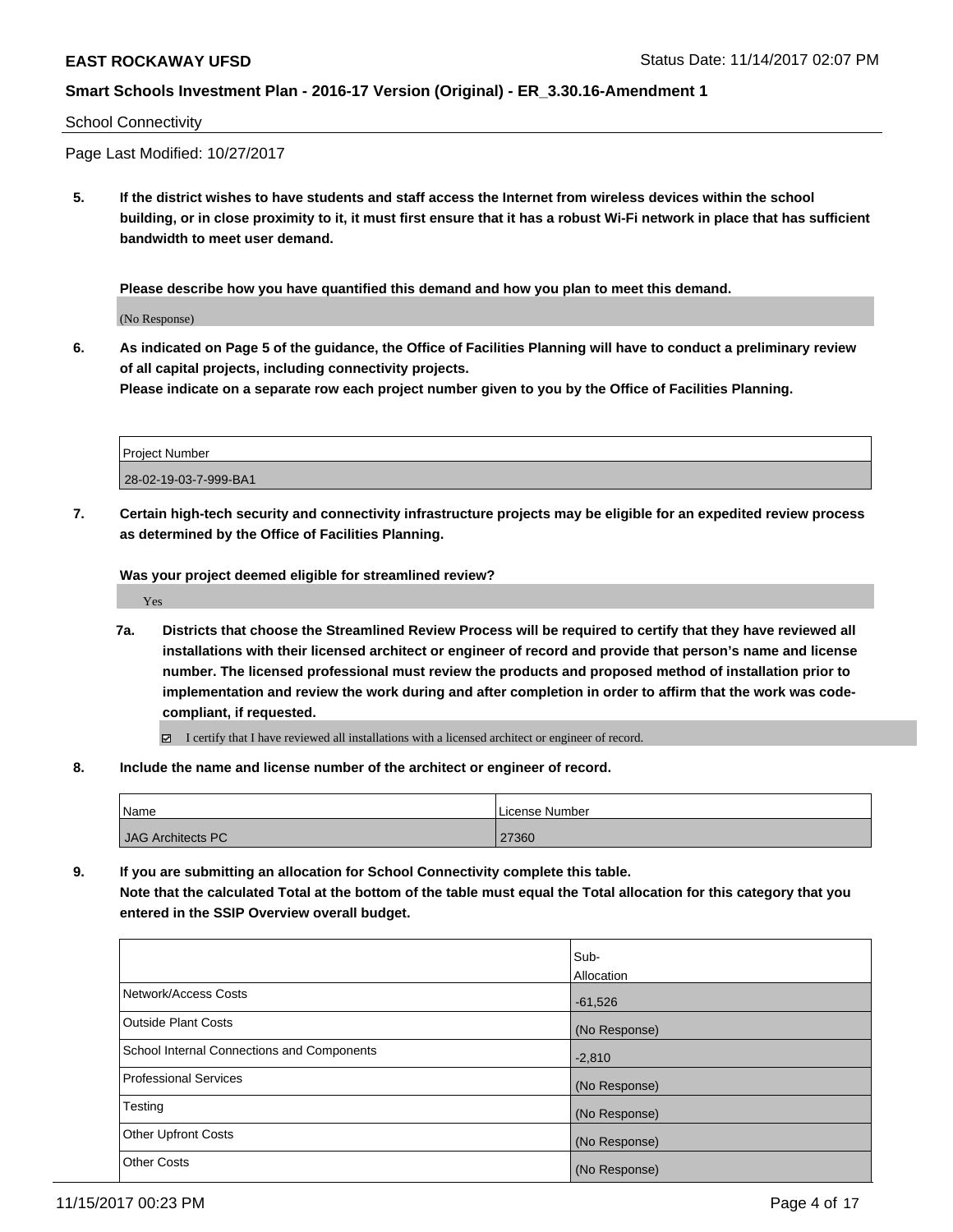School Connectivity

Page Last Modified: 10/27/2017

|                | Sub-       |
|----------------|------------|
|                | Allocation |
| <b>Totals:</b> | $-64,336$  |

**10. Please detail the type, quantity, per unit cost and total cost of the eligible items under each sub-category. This is especially important for any expenditures listed under the "Other" category. All expenditures must be eligible for tax-exempt financing to be reimbursed through the SSBA. Sufficient detail must be provided so that we can verify this is the case. If you have any questions, please contact us directly through smartschools@nysed.gov. NOTE: Wireless Access Points should be included in this category, not under Classroom Educational Technology, except those that will be loaned/purchased for nonpublic schools.**

| Select the allowable expenditure | Item to be purchased | Quantity | Cost per Item | <b>Total Cost</b> |
|----------------------------------|----------------------|----------|---------------|-------------------|
| type.                            |                      |          |               |                   |
| Repeat to add another item under |                      |          |               |                   |
| each type.                       |                      |          |               |                   |
| Network/Access Costs             | Firewall             | $-2$     | 30.763        | $-61.526$         |
| <b>Connections/Components</b>    | Installation         | $-2$     | 1.405         | $-2,810$          |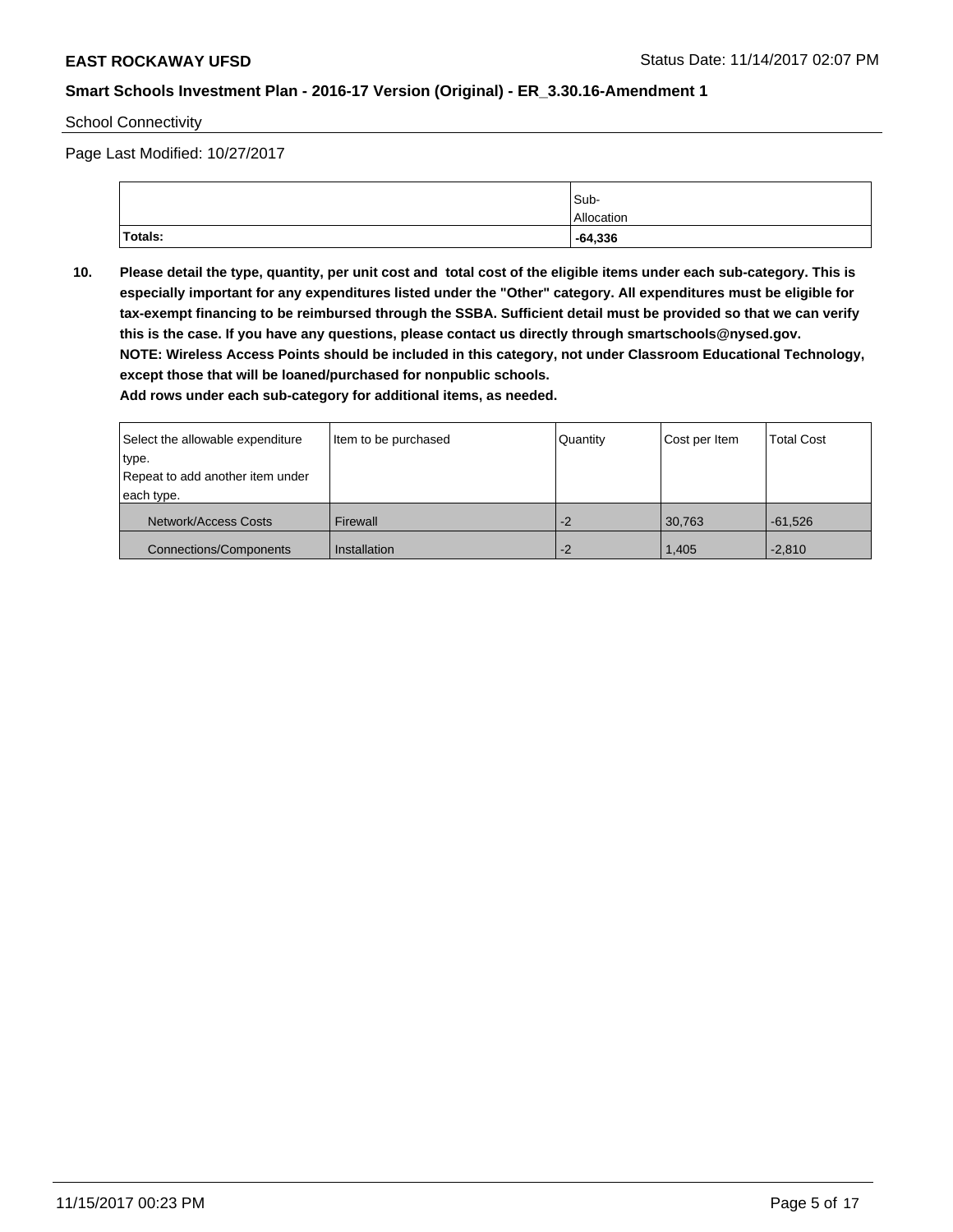Community Connectivity (Broadband and Wireless)

Page Last Modified: 10/27/2017

**1. Describe how you intend to use Smart Schools Bond Act funds for high-speed broadband and/or wireless connectivity projects in the community.**

(No Response)

**2. Please describe how the proposed project(s) will promote student achievement and increase student and/or staff access to the Internet in a manner that enhances student learning and/or instruction outside of the school day and/or school building.**

(No Response)

**3. Community connectivity projects must comply with all the necessary local building codes and regulations (building and related permits are not required prior to plan submission).**

 $\Box$  I certify that we will comply with all the necessary local building codes and regulations.

**4. Please describe the physical location of the proposed investment.**

(No Response)

**5. Please provide the initial list of partners participating in the Community Connectivity Broadband Project, along with their Federal Tax Identification (Employer Identification) number.**

| <b>Project Partners</b> | l Federal ID # |
|-------------------------|----------------|
| (No Response)           | (No Response)  |

**6. If you are submitting an allocation for Community Connectivity, complete this table. Note that the calculated Total at the bottom of the table must equal the Total allocation for this category that you entered in the SSIP Overview overall budget.**

|                                    | Sub-Allocation |
|------------------------------------|----------------|
| Network/Access Costs               | (No Response)  |
| <b>Outside Plant Costs</b>         | (No Response)  |
| <b>Tower Costs</b>                 | (No Response)  |
| <b>Customer Premises Equipment</b> | (No Response)  |
| <b>Professional Services</b>       | (No Response)  |
| Testing                            | (No Response)  |
| <b>Other Upfront Costs</b>         | (No Response)  |
| <b>Other Costs</b>                 | (No Response)  |
| Totals:                            | 0              |

**7. Please detail the type, quantity, per unit cost and total cost of the eligible items under each sub-category. This is especially important for any expenditures listed under the "Other" category. All expenditures must be capital-bond eligible to be reimbursed through the SSBA. If you have any questions, please contact us directly through smartschools@nysed.gov.**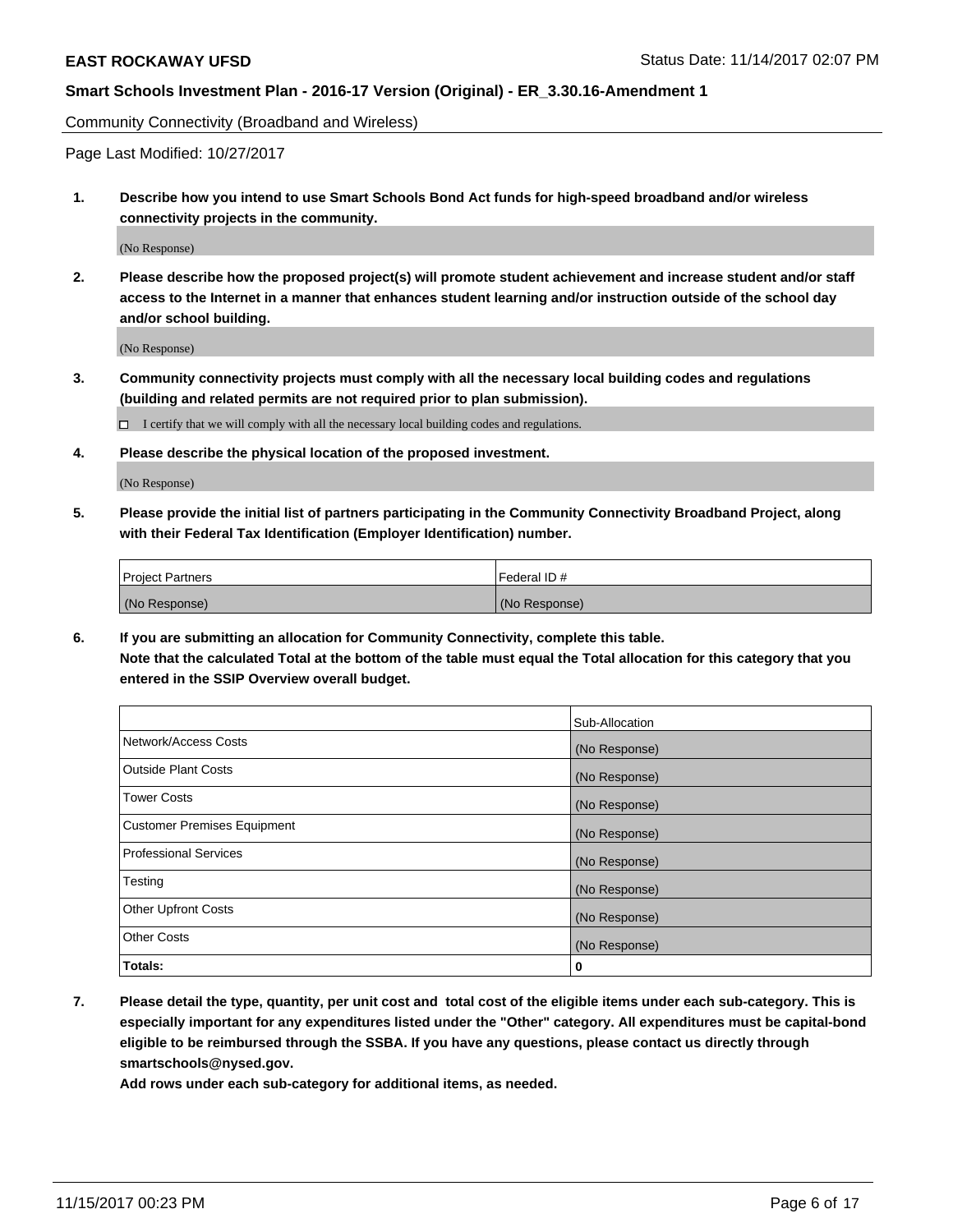Community Connectivity (Broadband and Wireless)

Page Last Modified: 10/27/2017

| Select the allowable expenditure<br>type.<br>Repeat to add another item under<br>each type. | Item to be purchased |               | Cost per Item | <b>Total Cost</b> |
|---------------------------------------------------------------------------------------------|----------------------|---------------|---------------|-------------------|
| (No Response)                                                                               | (No Response)        | (No Response) | (No Response) | (No Response)     |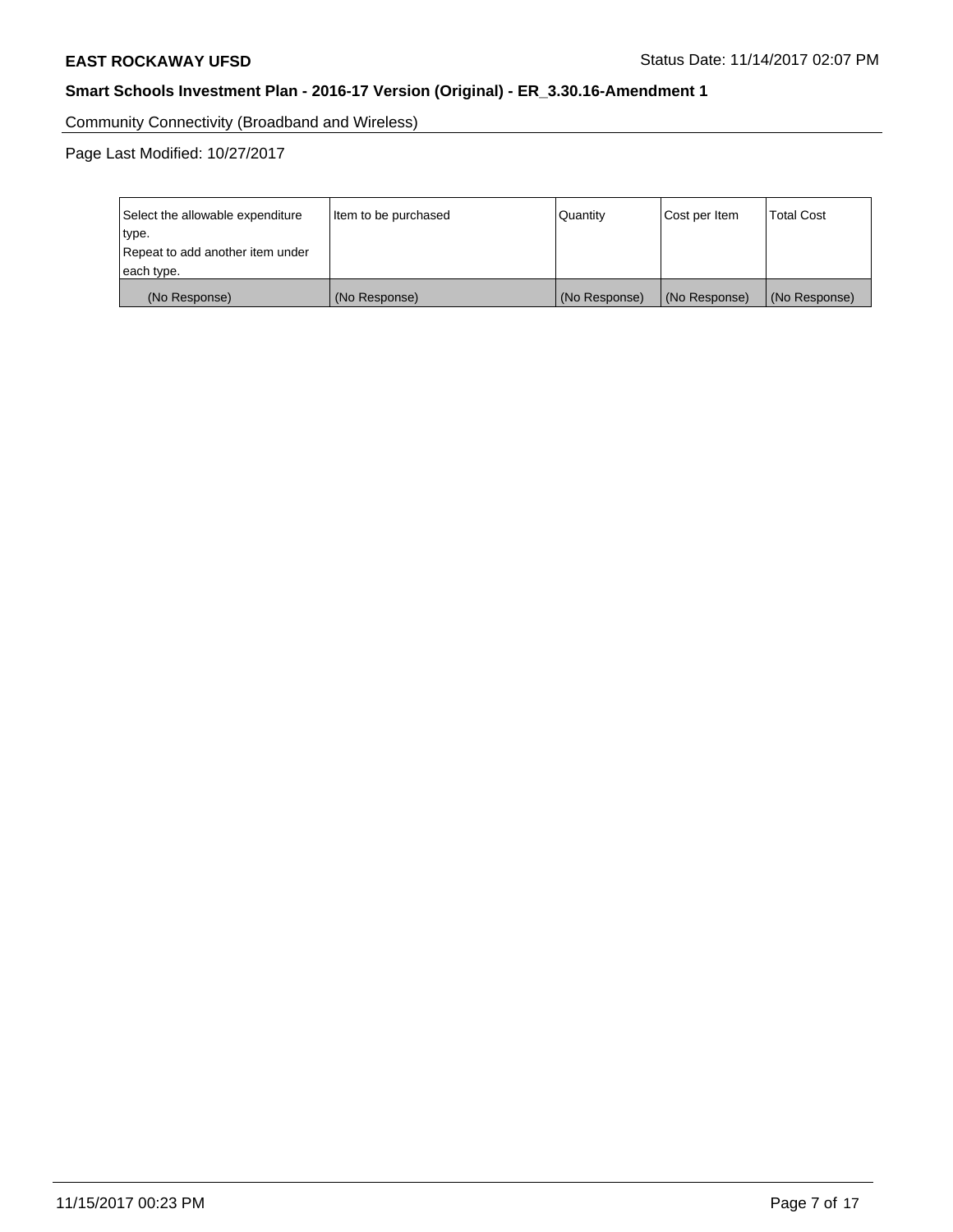# Classroom Learning Technology

Page Last Modified: 10/27/2017

**1. In order for students and faculty to receive the maximum benefit from the technology made available under the Smart Schools Bond Act, their school buildings must possess sufficient connectivity infrastructure to ensure that devices can be used during the school day. Smart Schools Investment Plans must demonstrate that sufficient infrastructure that meets the Federal Communications Commission's 100 Mbps per 1,000 students standard currently exists in the buildings where new devices will be deployed, or is a planned use of a portion of Smart Schools Bond Act funds, or is under development through another funding source.**

**Smart Schools Bond Act funds used for technology infrastructure or classroom technology investments must increase the number of school buildings that meet or exceed the minimum speed standard of 100 Mbps per 1,000 students and staff within 12 months. This standard may be met on either a contracted 24/7 firm service or a "burstable" capability. If the standard is met under the burstable criteria, it must be:**

**1. Specifically codified in a service contract with a provider, and**

**2. Guaranteed to be available to all students and devices as needed, particularly during periods of high demand, such as computer-based testing (CBT) periods.**

**Please describe how your district already meets or is planning to meet this standard within 12 months of plan submission.**

(No Response)

- **1a. If a district believes that it will be impossible to meet this standard within 12 months, it may apply for a waiver of this requirement, as described on the Smart Schools website. The waiver must be filed and approved by SED prior to submitting this survey.**
	- $\Box$  By checking this box, you are certifying that the school district has an approved waiver of this requirement on file with the New York State Education Department.
- **2. Connectivity Speed Calculator (Required)**

|                         | Number of<br><b>Students</b> | Multiply by<br>100 Kbps | Divide by 1000 Current Speed<br>to Convert to<br>Reauired<br>Speed in Mb | l in Mb          | Expected<br>Speed to be<br>Attained Within   Required<br>12 Months | Expected Date<br>When<br>Speed Will be<br>Met |
|-------------------------|------------------------------|-------------------------|--------------------------------------------------------------------------|------------------|--------------------------------------------------------------------|-----------------------------------------------|
| <b>Calculated Speed</b> | (No<br>Response)             | (No Response)           | (No<br>Response)                                                         | (No<br>Response) | (No<br>Response)                                                   | (No<br>Response)                              |

**3. If the district wishes to have students and staff access the Internet from wireless devices within the school building, or in close proximity to it, it must first ensure that it has a robust Wi-Fi network in place that has sufficient bandwidth to meet user demand.**

**Please describe how you have quantified this demand and how you plan to meet this demand.**

(No Response)

**4. All New York State public school districts are required to complete and submit an Instructional Technology Plan survey to the New York State Education Department in compliance with Section 753 of the Education Law and per Part 100.12 of the Commissioner's Regulations.**

**Districts that include educational technology purchases as part of their Smart Schools Investment Plan must have a submitted and approved Instructional Technology Plan survey on file with the New York State Education Department.**

By checking this box, you are certifying that the school district has an approved Instructional Technology Plan survey on file with the New York State Education Department.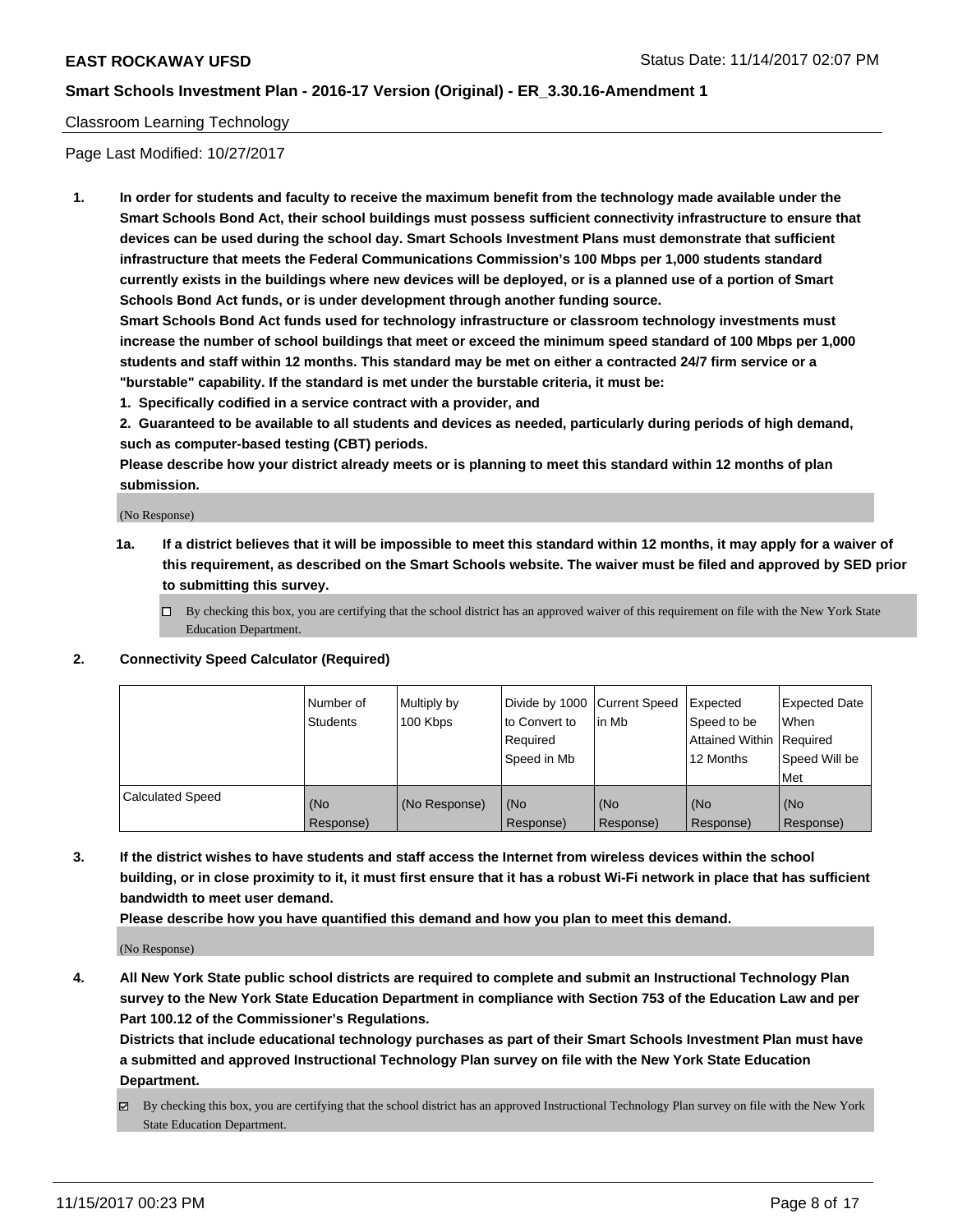#### Classroom Learning Technology

Page Last Modified: 10/27/2017

**5. Describe the devices you intend to purchase and their compatibility with existing or planned platforms or systems. Specifically address the adequacy of each facility's electrical, HVAC and other infrastructure necessary to install and support the operation of the planned technology.**

We continue to require Chromebooks to enhance our 1:1 initiatives in the primary grades. This re-allocation of SmartSchools funding will allow us to provide more devices to our primary grade classrooms throughout the district to support our 1:1 initiative. This will meet current needs of our K-4 classrooms which currently do not have devices necessary to meet the demands of students and teachers for integrating technology.

- **6. Describe how the proposed technology purchases will:**
	- **> enhance differentiated instruction;**
	- **> expand student learning inside and outside the classroom;**
	- **> benefit students with disabilities and English language learners; and**
	- **> contribute to the reduction of other learning gaps that have been identified within the district.**

**The expectation is that districts will place a priority on addressing the needs of students who struggle to succeed in a rigorous curriculum. Responses in this section should specifically address this concern and align with the district's Instructional Technology Plan (in particular Question 2 of E. Curriculum and Instruction: "Does the district's instructional technology plan address the needs of students with disabilities to ensure equitable access to instruction, materials and assessments?" and Question 3 of the same section: "Does the district's instructional technology plan address the provision of assistive technology specifically for students with disabilities to ensure access to and participation in the general curriculum?"**

(No Response)

**7. Where appropriate, describe how the proposed technology purchases will enhance ongoing communication with parents and other stakeholders and help the district facilitate technology-based regional partnerships, including distance learning and other efforts.**

(No Response)

**8. Describe the district's plan to provide professional development to ensure that administrators, teachers and staff can employ the technology purchased to enhance instruction successfully.**

**Note: This response should be aligned and expanded upon in accordance with your district's response to Question 1 of F. Professional Development of your Instructional Technology Plan: "Please provide a summary of professional development offered to teachers and staff, for the time period covered by this plan, to support technology to enhance teaching and learning. Please include topics, audience and method of delivery within your summary."**

(No Response)

- **9. Districts must contact the SUNY/CUNY teacher preparation program that supplies the largest number of the district's new teachers to request advice on innovative uses and best practices at the intersection of pedagogy and educational technology.**
	- $\boxtimes$  By checking this box, you certify that you have contacted the SUNY/CUNY teacher preparation program that supplies the largest number of your new teachers to request advice on these issues.
	- **9a. Please enter the name of the SUNY or CUNY Institution that you contacted.**

(No Response)

**9b. Enter the primary Institution phone number.**

(No Response)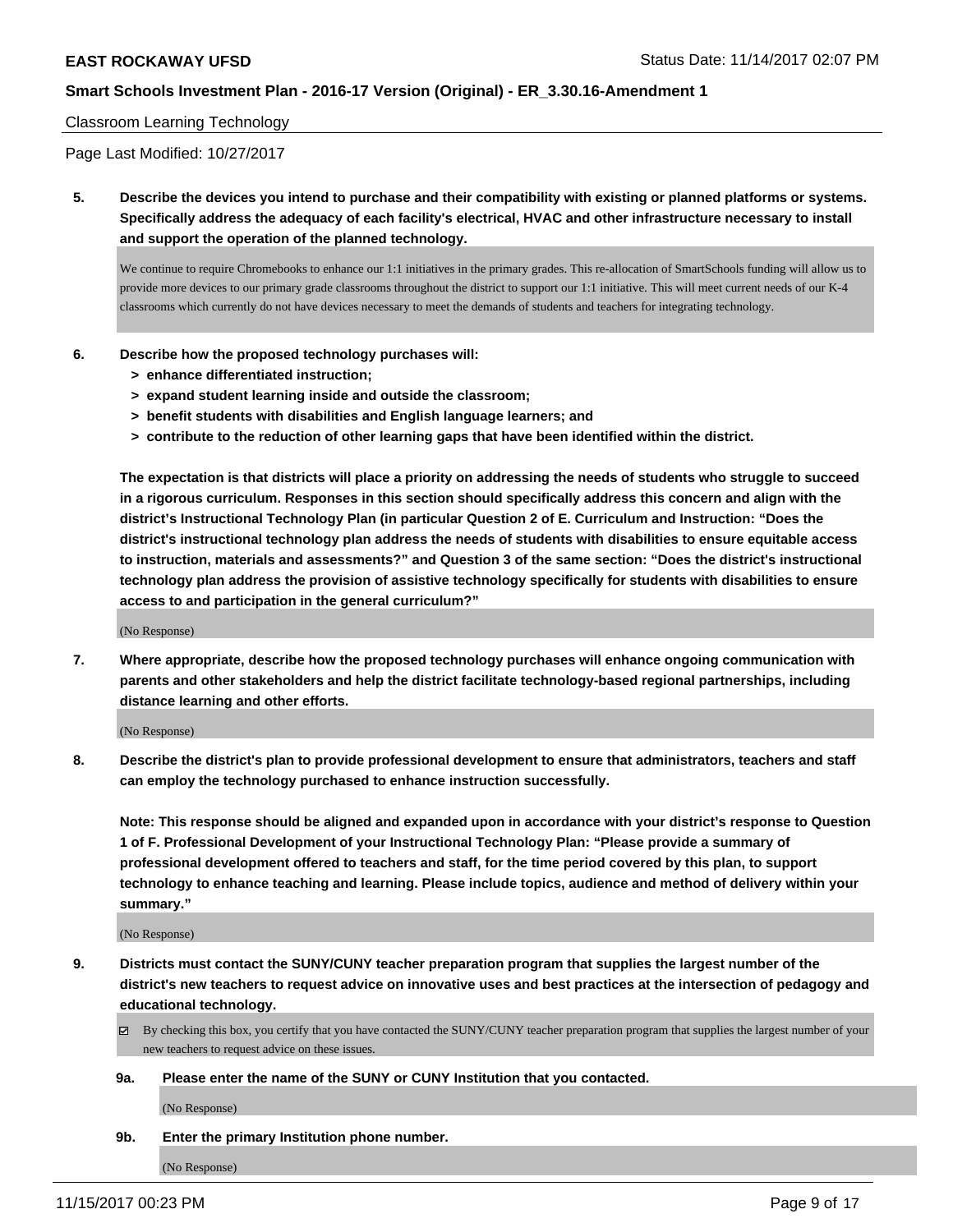#### Classroom Learning Technology

Page Last Modified: 10/27/2017

**9c. Enter the name of the contact person with whom you consulted and/or will be collaborating with on innovative uses of technology and best practices.**

(No Response)

**10. A district whose Smart Schools Investment Plan proposes the purchase of technology devices and other hardware must account for nonpublic schools in the district.**

#### **Are there nonpublic schools within your school district?**

Yes

 $\square$  No

**10a. Describe your plan to loan purchased hardware to nonpublic schools within your district. The plan should use your district's nonpublic per-student loan amount calculated below, within the framework of the guidance. Please enter the date by which nonpublic schools must request classroom technology items. Also, specify in your response the devices that the nonpublic schools have requested, as well as in the in the Budget and the Expenditure Table at the end of the page.**

The district will be providing our one Non-Public school with \$57,500 in SSBA funds over two rounds, equaling the statutory limit of \$250 total per pupil. These devices will align with their 1:1 initiative currently in place as requested by the school. In this amendment we are increasing spending on non-public school students by \$5,136 for an additional 26 Chromebooks. Our initial plan only required that the district spend \$42 per-pupil based off of the \$62,700 being spent in Classroom Learning Technology. The district chose to spend 83\$ per-pupil for the non-public school in the initial plan. The district has increased the non-pub per pupil spending by \$22 in this amendment to ensure that we meet the minimum requirements with the additional funds being spent in the Classroom Learning Technology category. The district will spend additional funds up to the maximum limit in a supplemental plan to be filed in the future.

**10b. A final Smart Schools Investment Plan cannot be approved until school authorities have adopted regulations specifying the date by which requests from nonpublic schools for the purchase and loan of Smart Schools Bond Act classroom technology must be received by the district.**

By checking this box, you certify that you have such a plan and associated regulations in place that have been made public.

#### **11. Nonpublic Classroom Technology Loan Calculator**

**The Smart Schools Bond Act provides that any Classroom Learning Technology purchases made using Smart Schools funds shall be lent, upon request, to nonpublic schools in the district. However, no school district shall be required to loan technology in amounts greater than the total obtained and spent on technology pursuant to the Smart Schools Bond Act and the value of such loan may not exceed the total of \$250 multiplied by the nonpublic school enrollment in the base year at the time of enactment. See:**

**http://www.p12.nysed.gov/mgtserv/smart\_schools/docs/Smart\_Schools\_Bond\_Act\_Guidance\_04.27.15\_Final.pdf.**

|                                       | 1. Classroom<br>Technology<br>Sub-allocation | 2. Public<br>Enrollment<br>$(2014-15)$ | 3. Nonpublic<br>Enrollment<br>$(2014 - 15)$ | 14. Sum of<br>Public and<br>Nonpublic<br>Enrollment | 15. Total Per<br>Pupil Sub-<br>allocation | 6. Total<br>Nonpublic Loan<br>l Amount |
|---------------------------------------|----------------------------------------------|----------------------------------------|---------------------------------------------|-----------------------------------------------------|-------------------------------------------|----------------------------------------|
| Calculated Nonpublic Loan<br>l Amount | 81.150                                       | 1.205                                  | 230                                         | 1.435                                               | 57                                        | 13.110                                 |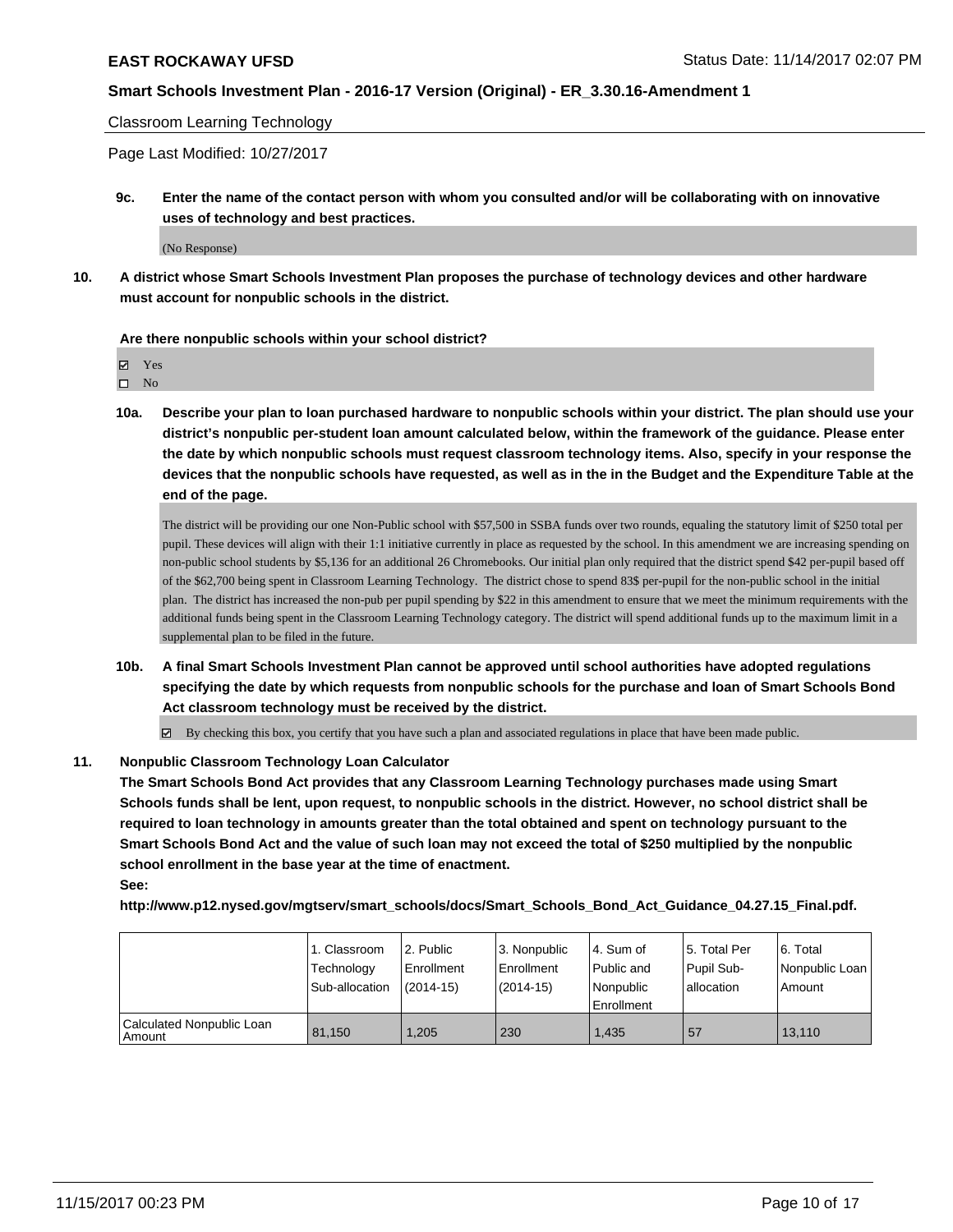Classroom Learning Technology

Page Last Modified: 10/27/2017

**12. To ensure the sustainability of technology purchases made with Smart Schools funds, districts must demonstrate a long-term plan to maintain and replace technology purchases supported by Smart Schools Bond Act funds. This sustainability plan shall demonstrate a district's capacity to support recurring costs of use that are ineligible for Smart Schools Bond Act funding such as device maintenance, technical support, Internet and wireless fees, maintenance of hotspots, staff professional development, building maintenance and the replacement of incidental items. Further, such a sustainability plan shall include a long-term plan for the replacement of purchased devices and equipment at the end of their useful life with other funding sources.**

 $\boxtimes$  By checking this box, you certify that the district has a sustainability plan as described above.

**13. Districts must ensure that devices purchased with Smart Schools Bond funds will be distributed, prepared for use, maintained and supported appropriately. Districts must maintain detailed device inventories in accordance with generally accepted accounting principles.**

By checking this box, you certify that the district has a distribution and inventory management plan and system in place.

**14. If you are submitting an allocation for Classroom Learning Technology complete this table. Note that the calculated Total at the bottom of the table must equal the Total allocation for this category that you entered in the SSIP Overview overall budget.**

|                          | Sub-Allocation |
|--------------------------|----------------|
| Interactive Whiteboards  | (No Response)  |
| Computer Servers         | (No Response)  |
| <b>Desktop Computers</b> | (No Response)  |
| <b>Laptop Computers</b>  | 81,150         |
| <b>Tablet Computers</b>  | (No Response)  |
| <b>Other Costs</b>       | (No Response)  |
| Totals:                  | 81,150         |

**15. Please detail the type, quantity, per unit cost and total cost of the eligible items under each sub-category. This is especially important for any expenditures listed under the "Other" category. All expenditures must be capital-bond eligible to be reimbursed through the SSBA. If you have any questions, please contact us directly through smartschools@nysed.gov.**

**Please specify in the "Item to be Purchased" field which specific expenditures and items are planned to meet the district's nonpublic loan requirement, if applicable.**

**NOTE: Wireless Access Points that will be loaned/purchased for nonpublic schools should ONLY be included in this category, not under School Connectivity, where public school districts would list them. Add rows under each sub-category for additional items, as needed.**

| Select the allowable expenditure<br>type.<br>Repeat to add another item under<br>each type. | Iltem to be Purchased      | Quantity | Cost per Item | <b>Total Cost</b> |
|---------------------------------------------------------------------------------------------|----------------------------|----------|---------------|-------------------|
| <b>Laptop Computers</b>                                                                     | Dell Chromebook-Non Public | 58       | $-41$         | $-2,378$          |
| <b>Laptop Computers</b>                                                                     | Dell Chromebook-Non Public | 26       | 289           | 7,514             |
| <b>Laptop Computers</b>                                                                     | Dell Chromebook            | 132      | $-41$         | $-5,412$          |
| <b>Laptop Computers</b>                                                                     | Dell Chromebook Touch      | 28       | 369           | 10,332            |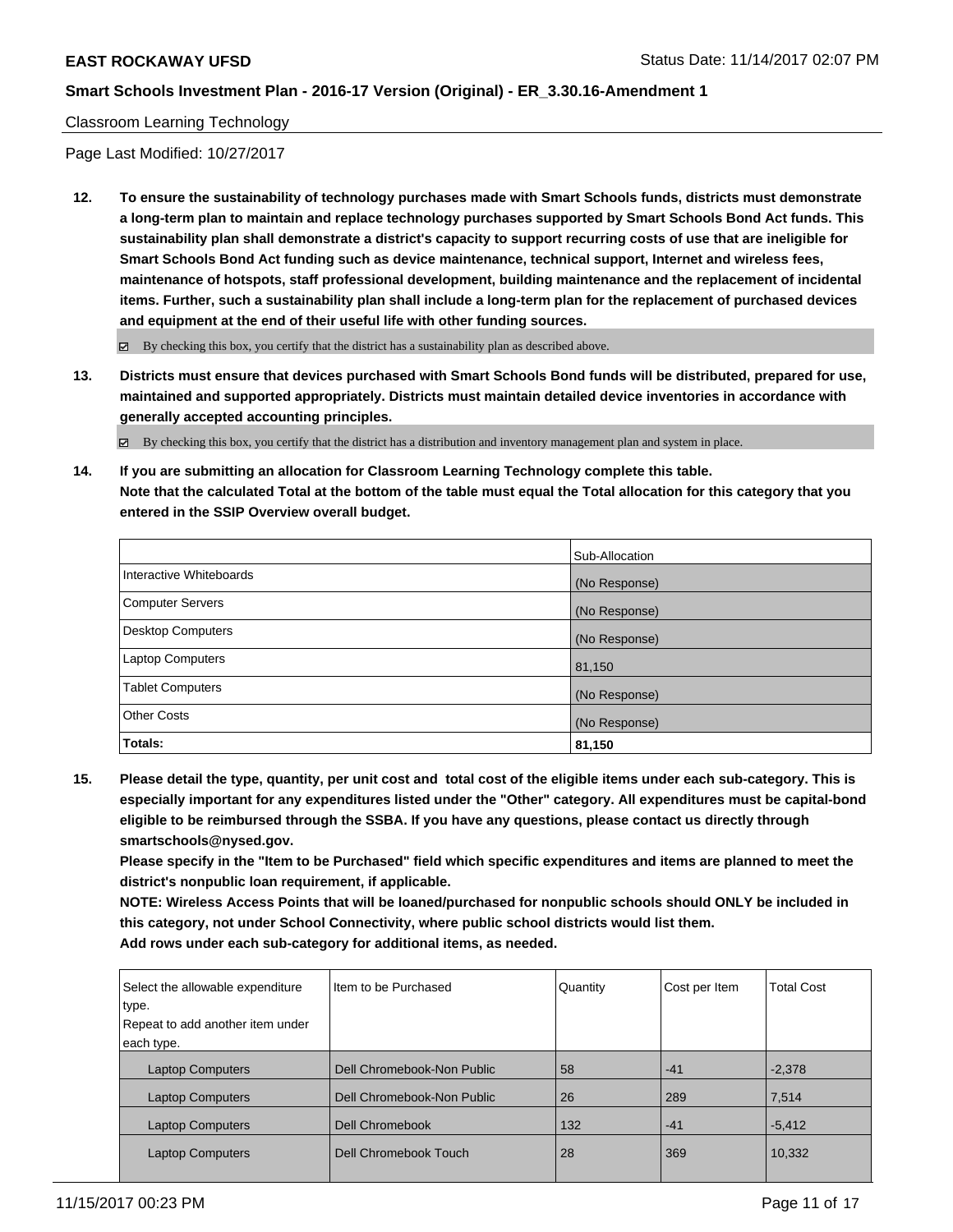# Classroom Learning Technology

Page Last Modified: 10/27/2017

| Select the allowable expenditure | Iltem to be Purchased | Quantity | Cost per Item | <b>Total Cost</b> |
|----------------------------------|-----------------------|----------|---------------|-------------------|
| type.                            |                       |          |               |                   |
| Repeat to add another item under |                       |          |               |                   |
| each type.                       |                       |          |               |                   |
| Laptop Computers                 | Dell Chromebook       | 246      | 289           | 71.094            |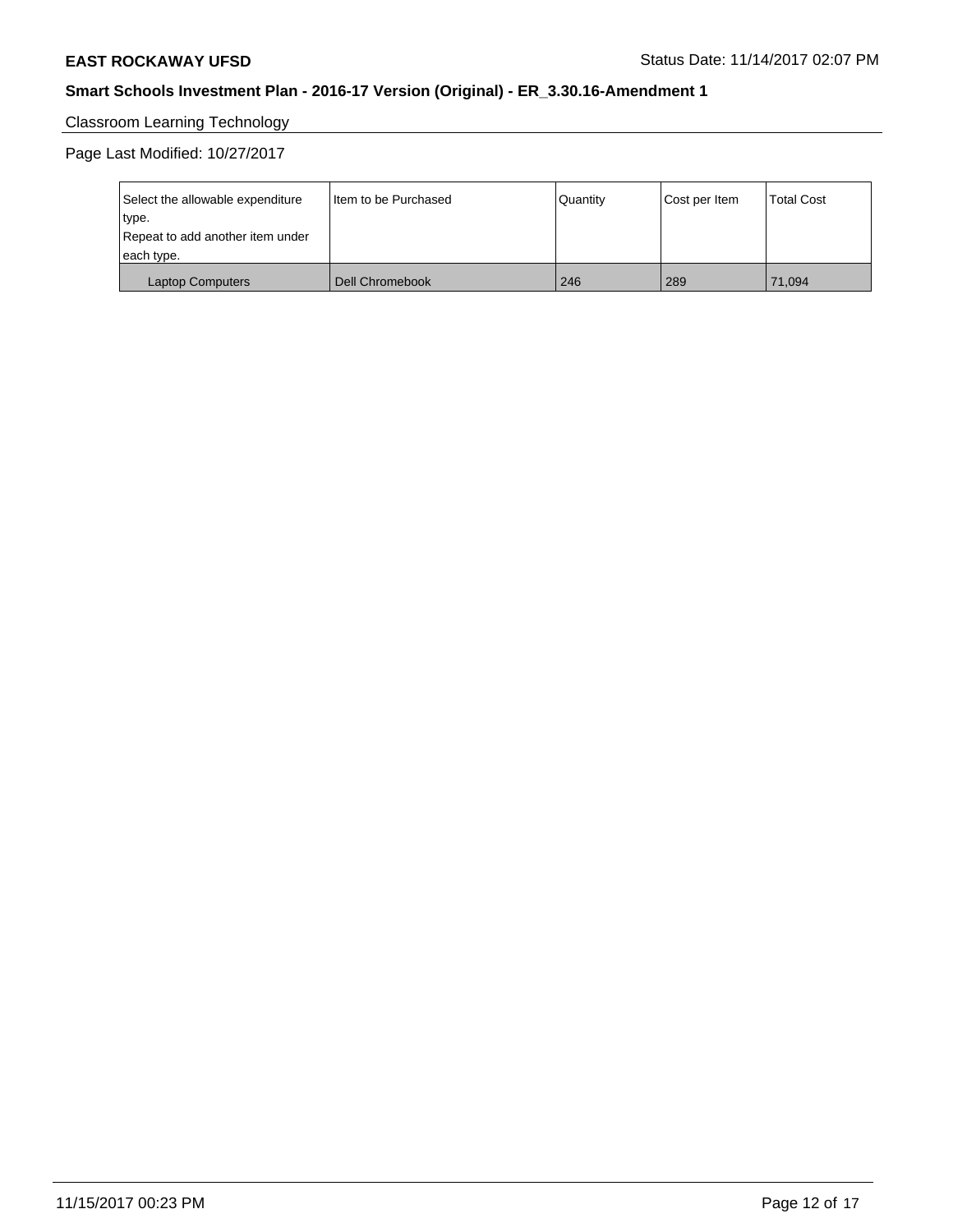#### Pre-Kindergarten Classrooms

Page Last Modified: 10/27/2017

**1. Provide information regarding how and where the district is currently serving pre-kindergarten students and justify the need for additional space with enrollment projections over 3 years.**

(No Response)

- **2. Describe the district's plan to construct, enhance or modernize education facilities to accommodate prekindergarten programs. Such plans must include:**
	- **Specific descriptions of what the district intends to do to each space;**
	- **An affirmation that pre-kindergarten classrooms will contain a minimum of 900 square feet per classroom;**
	- **The number of classrooms involved;**
	- **The approximate construction costs per classroom; and**

**- Confirmation that the space is district-owned or has a long-term lease that exceeds the probable useful life of the improvements.**

(No Response)

**3. Smart Schools Bond Act funds may only be used for capital construction costs. Describe the type and amount of additional funds that will be required to support ineligible ongoing costs (e.g. instruction, supplies) associated with any additional pre-kindergarten classrooms that the district plans to add.**

(No Response)

**4. All plans and specifications for the erection, repair, enlargement or remodeling of school buildings in any public school district in the State must be reviewed and approved by the Commissioner. Districts that plan capital projects using their Smart Schools Bond Act funds will undergo a Preliminary Review Process by the Office of Facilities Planning.**

**Please indicate on a separate row each project number given to you by the Office of Facilities Planning.**

| Project Number |  |
|----------------|--|
| (No Response)  |  |

**5. If you have made an allocation for Pre-Kindergarten Classrooms, complete this table.**

**Note that the calculated Total at the bottom of the table must equal the Total allocation for this category that you entered in the SSIP Overview overall budget.**

|                                          | Sub-Allocation |
|------------------------------------------|----------------|
| Construct Pre-K Classrooms               | (No Response)  |
| Enhance/Modernize Educational Facilities | (No Response)  |
| <b>Other Costs</b>                       | (No Response)  |
| <b>Totals:</b>                           | 0              |

**6. Please detail the type, quantity, per unit cost and total cost of the eligible items under each sub-category. This is especially important for any expenditures listed under the "Other" category. All expenditures must be capital-bond eligible to be reimbursed through the SSBA. If you have any questions, please contact us directly through smartschools@nysed.gov.**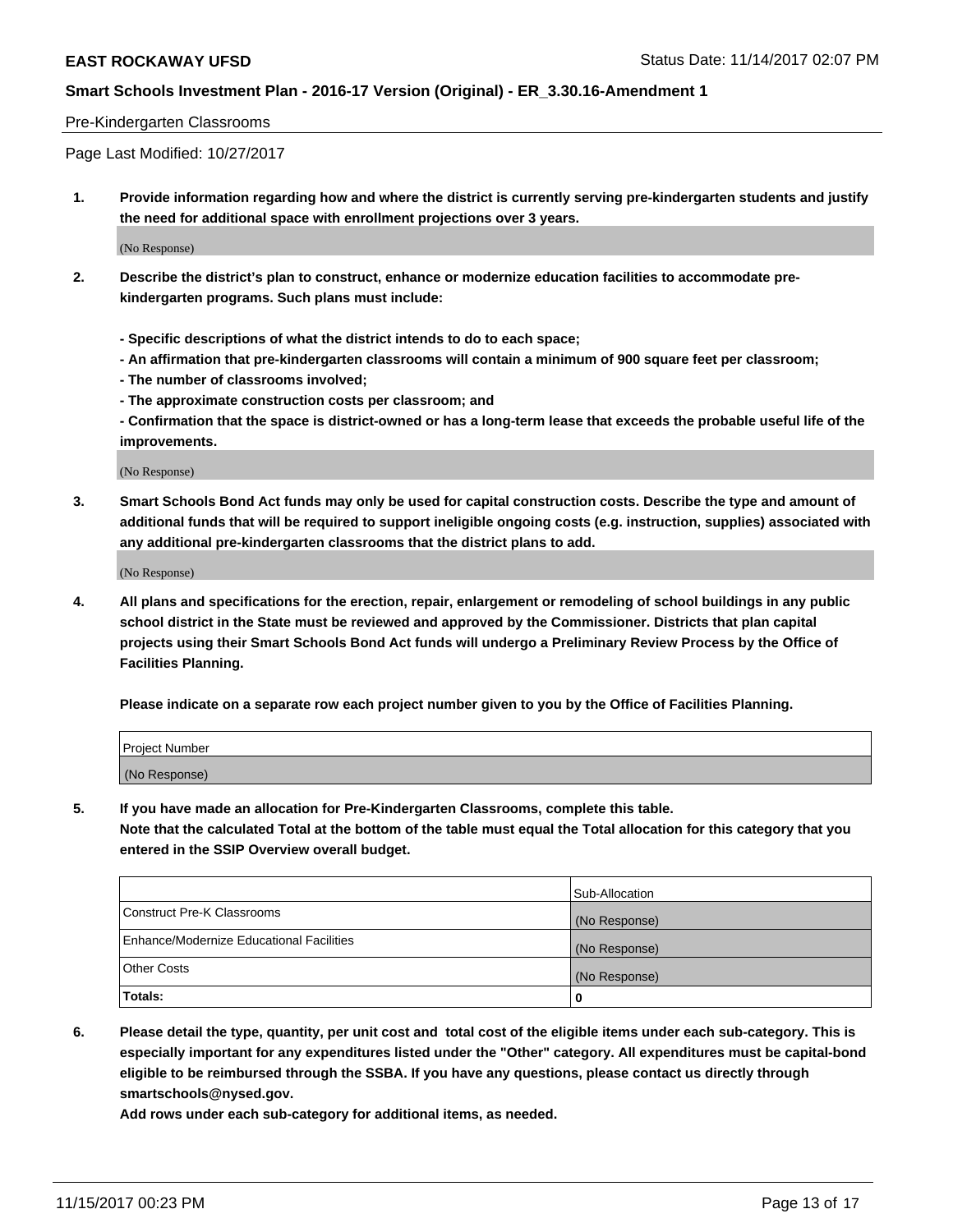# Pre-Kindergarten Classrooms

Page Last Modified: 10/27/2017

| Select the allowable expenditure | Item to be purchased | Quantity      | Cost per Item | <b>Total Cost</b> |
|----------------------------------|----------------------|---------------|---------------|-------------------|
| type.                            |                      |               |               |                   |
| Repeat to add another item under |                      |               |               |                   |
| each type.                       |                      |               |               |                   |
| (No Response)                    | (No Response)        | (No Response) | (No Response) | (No Response)     |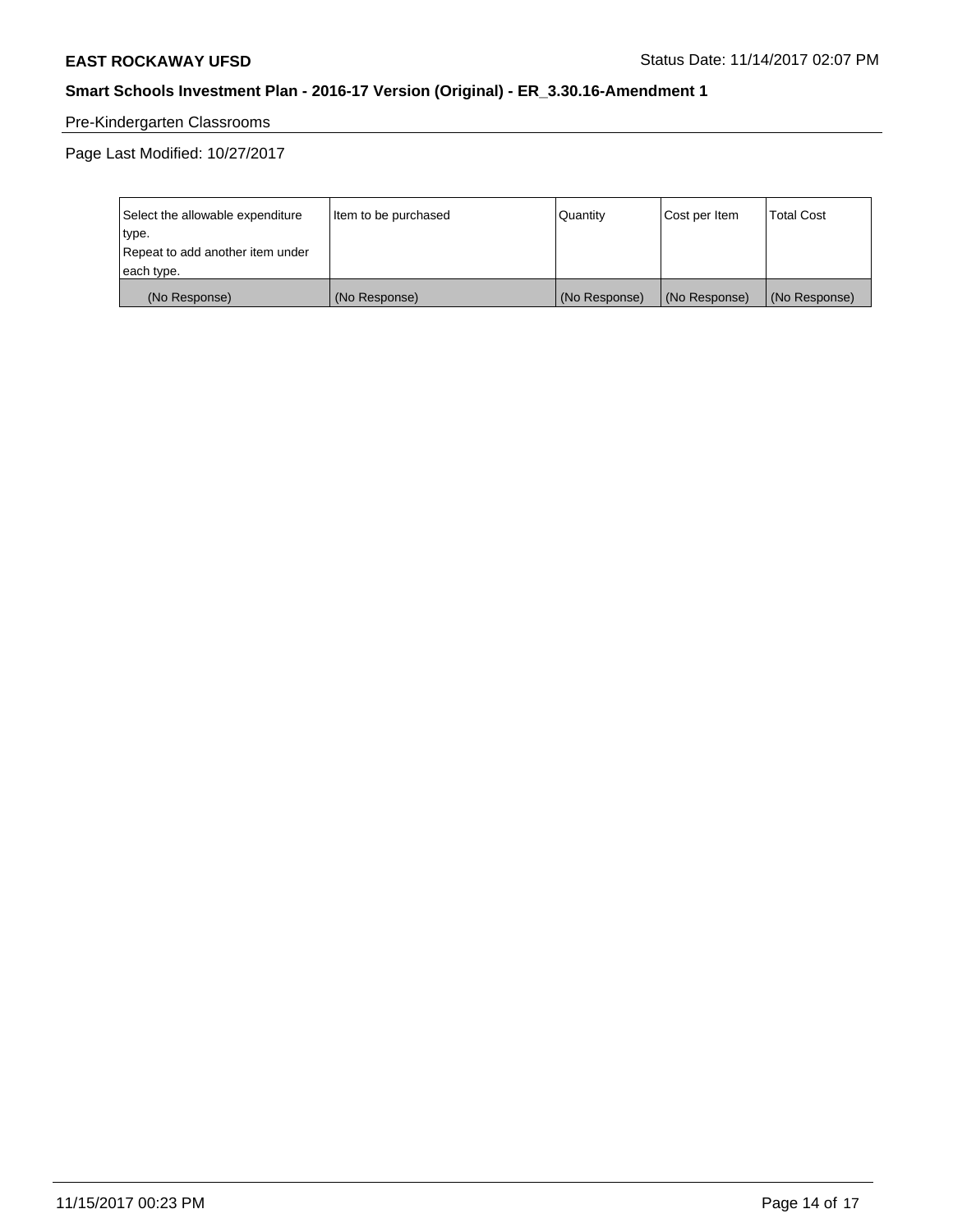Replace Transportable Classrooms

Page Last Modified: 10/27/2017

**1. Describe the district's plan to construct, enhance or modernize education facilities to provide high-quality instructional space by replacing transportable classrooms.**

(No Response)

**2. All plans and specifications for the erection, repair, enlargement or remodeling of school buildings in any public school district in the State must be reviewed and approved by the Commissioner. Districts that plan capital projects using their Smart Schools Bond Act funds will undergo a Preliminary Review Process by the Office of Facilities Planning.**

**Please indicate on a separate row each project number given to you by the Office of Facilities Planning.**

| <b>Project Number</b> |  |
|-----------------------|--|
| (No Response)         |  |

**3. For large projects that seek to blend Smart Schools Bond Act dollars with other funds, please note that Smart Schools Bond Act funds can be allocated on a pro rata basis depending on the number of new classrooms built that directly replace transportable classroom units.**

**If a district seeks to blend Smart Schools Bond Act dollars with other funds describe below what other funds are being used and what portion of the money will be Smart Schools Bond Act funds.**

(No Response)

**4. If you have made an allocation for Replace Transportable Classrooms, complete this table. Note that the calculated Total at the bottom of the table must equal the Total allocation for this category that you entered in the SSIP Overview overall budget.**

|                                                | Sub-Allocation |
|------------------------------------------------|----------------|
| Construct New Instructional Space              | (No Response)  |
| Enhance/Modernize Existing Instructional Space | (No Response)  |
| <b>Other Costs</b>                             | (No Response)  |
| Totals:                                        | 0              |

**5. Please detail the type, quantity, per unit cost and total cost of the eligible items under each sub-category. This is especially important for any expenditures listed under the "Other" category. All expenditures must be capital-bond eligible to be reimbursed through the SSBA. If you have any questions, please contact us directly through smartschools@nysed.gov.**

| Select the allowable expenditure<br>type.      | lltem to be purchased | Quantity      | Cost per Item | <b>Total Cost</b> |
|------------------------------------------------|-----------------------|---------------|---------------|-------------------|
| Repeat to add another item under<br>each type. |                       |               |               |                   |
| (No Response)                                  | (No Response)         | (No Response) | (No Response) | (No Response)     |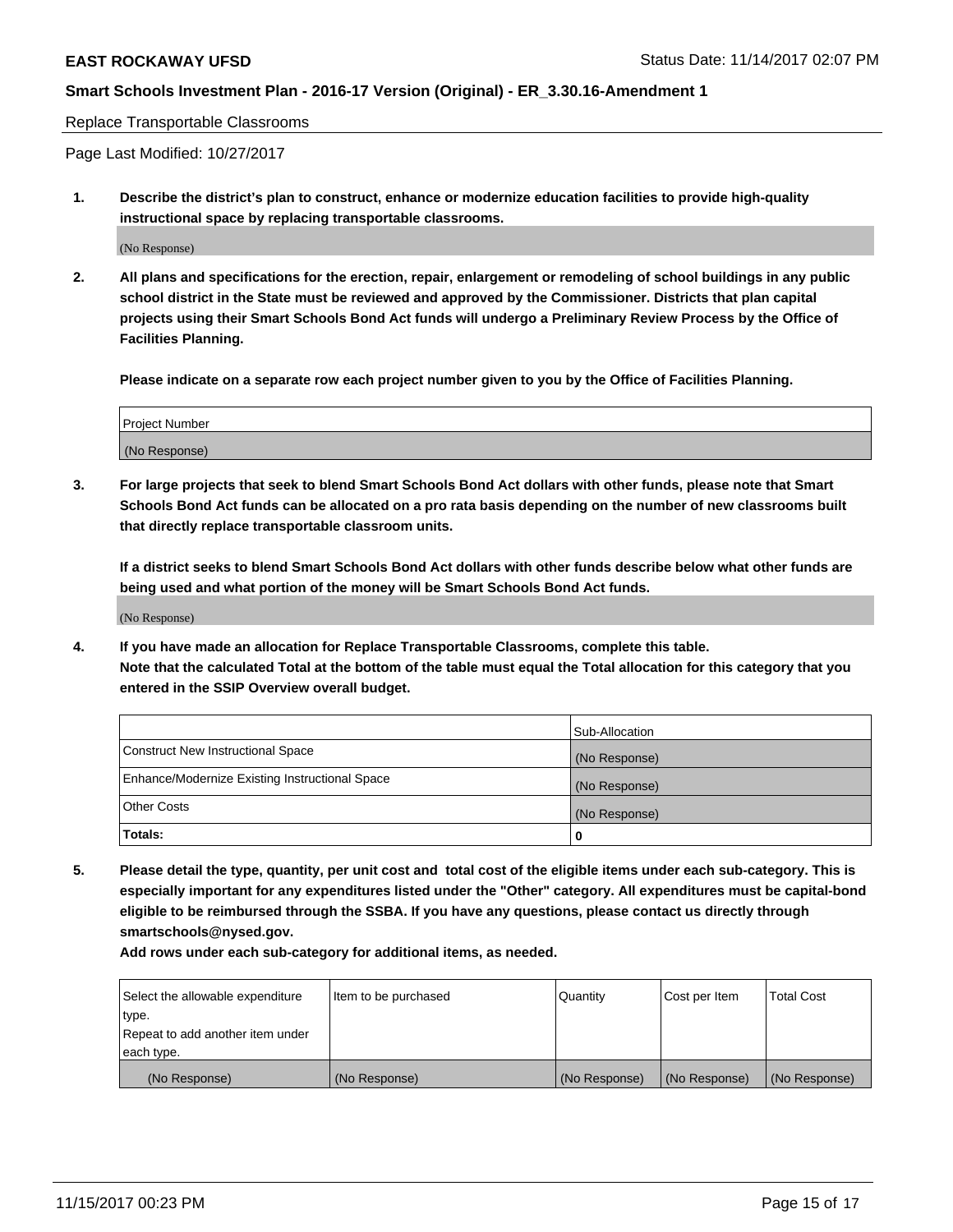## High-Tech Security Features

Page Last Modified: 11/14/2017

**1. Describe how you intend to use Smart Schools Bond Act funds to install high-tech security features in school buildings and on school campuses.**

The district has made modifications to our security plan and implementation. Therefore, the computer lockdown functionality is no longer necessary and would be redundant to other process and procedures in place.

**2. All plans and specifications for the erection, repair, enlargement or remodeling of school buildings in any public school district in the State must be reviewed and approved by the Commissioner. Districts that plan capital projects using their Smart Schools Bond Act funds will undergo a Preliminary Review Process by the Office of Facilities Planning.** 

**Please indicate on a separate row each project number given to you by the Office of Facilities Planning.**

| <b>Project Number</b> |
|-----------------------|
| 28-02-19-03-7-999-002 |
| (No Response)         |

#### **3. Was your project deemed eligible for streamlined Review?**

Yes  $\boxtimes$  No

**4. Include the name and license number of the architect or engineer of record.**

| Name              | License Number |
|-------------------|----------------|
| JAG Architects PC | 27360          |

**5. If you have made an allocation for High-Tech Security Features, complete this table. Note that the calculated Total at the bottom of the table must equal the Total allocation for this category that you entered in the SSIP Overview overall budget.**

|                                                      | Sub-Allocation |
|------------------------------------------------------|----------------|
| Capital-Intensive Security Project (Standard Review) | (No Response)  |
| <b>Electronic Security System</b>                    | (No Response)  |
| <b>Entry Control System</b>                          | $-11,850$      |
| Approved Door Hardening Project                      | (No Response)  |
| <b>Other Costs</b>                                   | (No Response)  |
| Totals:                                              | $-11,850$      |

**6. Please detail the type, quantity, per unit cost and total cost of the eligible items under each sub-category. This is especially important for any expenditures listed under the "Other" category. All expenditures must be capital-bond eligible to be reimbursed through the SSBA. If you have any questions, please contact us directly through smartschools@nysed.gov.**